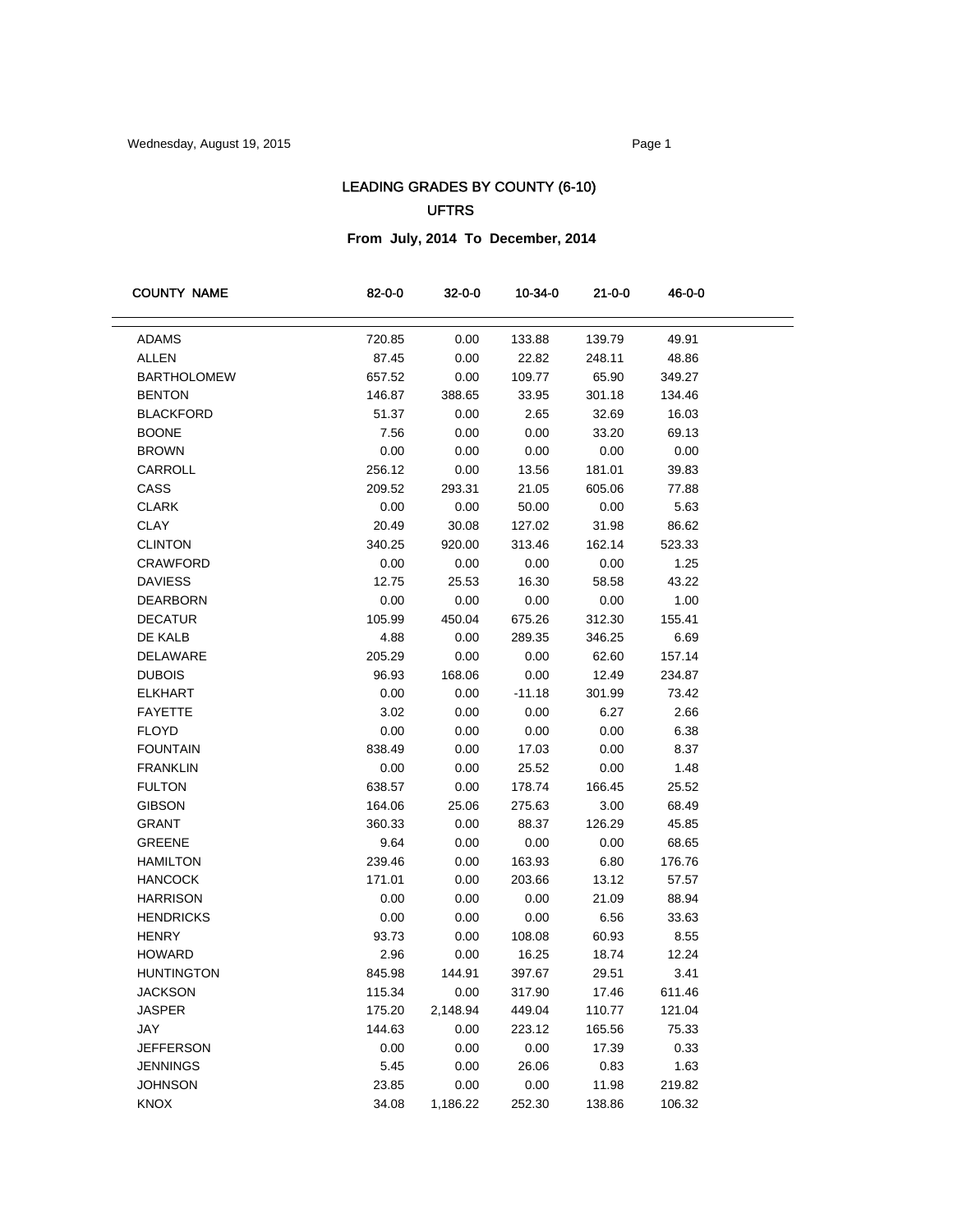## LEADING GRADES BY COUNTY (6-10) UFTRS

**From July, 2014 To December, 2014**

| <b>COUNTY NAME</b> | 82-0-0   | $32 - 0 - 0$ | 10-34-0 | $21 - 0 - 0$ | 46-0-0 |
|--------------------|----------|--------------|---------|--------------|--------|
| <b>KOSCIUSKO</b>   | 233.70   | 4,107.88     | 17.42   | 279.87       | 17.66  |
| LAGRANGE           | 0.00     | 0.00         | 26.00   | 233.64       | 18.43  |
| LAKE               | 16.95    | 46.34        | 0.83    | 237.93       | 89.37  |
| LA PORTE           | 813.98   | 790.17       | 653.40  | 305.47       | 647.86 |
| LAWRENCE           | 0.00     | 3.88         | 0.00    | 0.00         | 109.06 |
| <b>MADISON</b>     | 268.56   | 0.00         | 41.38   | 56.00        | 21.69  |
| <b>MARION</b>      | 0.00     | 0.00         | 0.00    | 6.00         | 184.99 |
| MARSHALL           | 719.95   | 0.00         | 302.63  | 382.11       | 163.56 |
| <b>MARTIN</b>      | 3.94     | 0.00         | 0.00    | 0.00         | 43.77  |
| <b>MIAMI</b>       | 41.92    | 29.00        | 0.00    | 128.05       | 24.21  |
| <b>MONROE</b>      | 0.00     | 0.00         | 0.00    | 0.00         | 0.00   |
| <b>MONTGOMERY</b>  | 671.64   | 29.11        | 125.72  | 14.75        | 15.33  |
| <b>MORGAN</b>      | 19.40    | 0.00         | 0.00    | 0.00         | 8.41   |
| <b>NEWTON</b>      | 1,389.93 | 261.39       | 553.77  | 214.83       | 157.20 |
| <b>NOBLE</b>       | 27.93    | 0.00         | 146.39  | 56.77        | 9.02   |
| OHIO               | 0.00     | 0.00         | 0.00    | 0.00         | 0.00   |
| <b>ORANGE</b>      | 0.00     | 43.74        | 0.00    | 0.00         | 0.00   |
| <b>OWEN</b>        | 0.00     | 0.00         | 0.00    | 0.00         | 2.62   |
| <b>PARKE</b>       | 311.22   | 0.00         | 0.00    | 13.30        | 24.34  |
| PERRY              | 0.00     | 98.87        | 0.00    | 0.00         | 0.00   |
| <b>PIKE</b>        | 0.00     | 4.42         | 0.00    | 1.71         | 84.91  |
| <b>PORTER</b>      | 2,216.67 | 541.86       | 743.92  | 193.76       | 169.88 |
| <b>POSEY</b>       | 100.48   | 888.70       | $-6.10$ | 42.46        | 169.34 |
| <b>PULASKI</b>     | 992.41   | 104.01       | 49.13   | 149.91       | 230.75 |
| <b>PUTNAM</b>      | 0.00     | 877.70       | 0.00    | 22.85        | 8.60   |
| RANDOLPH           | 84.69    | 0.00         | 859.06  | 153.31       | 38.19  |
| <b>RIPLEY</b>      | 105.60   | 0.00         | 16.29   | 1.00         | 223.67 |
| <b>RUSH</b>        | 0.00     | 0.00         | 207.49  | 0.00         | 7.35   |
| <b>ST JOSEPH</b>   | 175.56   | 0.00         | 76.44   | 87.80        | 225.93 |
| <b>SCOTT</b>       | 0.00     | 0.00         | 0.00    | 0.00         | 0.00   |
| <b>SHELBY</b>      | 74.10    | 0.00         | 0.00    | 7.05         | 9.42   |
| <b>SPENCER</b>     | 5.41     | 0.00         | 100.39  | 1.33         | 151.94 |
| <b>STARKE</b>      | 1,282.53 | 152.19       | 731.38  | 868.13       | 478.72 |
| <b>STEUBEN</b>     | 17.91    | 491.63       | 128.07  | 59.11        | 3.82   |
| <b>SULLIVAN</b>    | 78.02    | 1,141.50     | 6.51    | 19.20        | 84.80  |
| SWITZERLAND        | 0.00     | 0.00         | 0.00    | 0.00         | 1.00   |
| <b>TIPPECANOE</b>  | 53.96    | 0.00         | 114.24  | 165.77       | 191.66 |
| <b>TIPTON</b>      | 310.91   | 0.00         | 163.97  | 31.79        | 26.30  |
| <b>UNION</b>       | 5.46     | 0.00         | 102.42  | 0.00         | 3.49   |
| VANDERBURGH        | 0.00     | 15.18        | 0.00    | 1.50         | 31.06  |
| <b>VERMILLION</b>  | 3.51     | 0.00         | 0.00    | 0.00         | 0.00   |
| <b>VIGO</b>        | 258.02   | 0.00         | 0.00    | 0.80         | 0.00   |